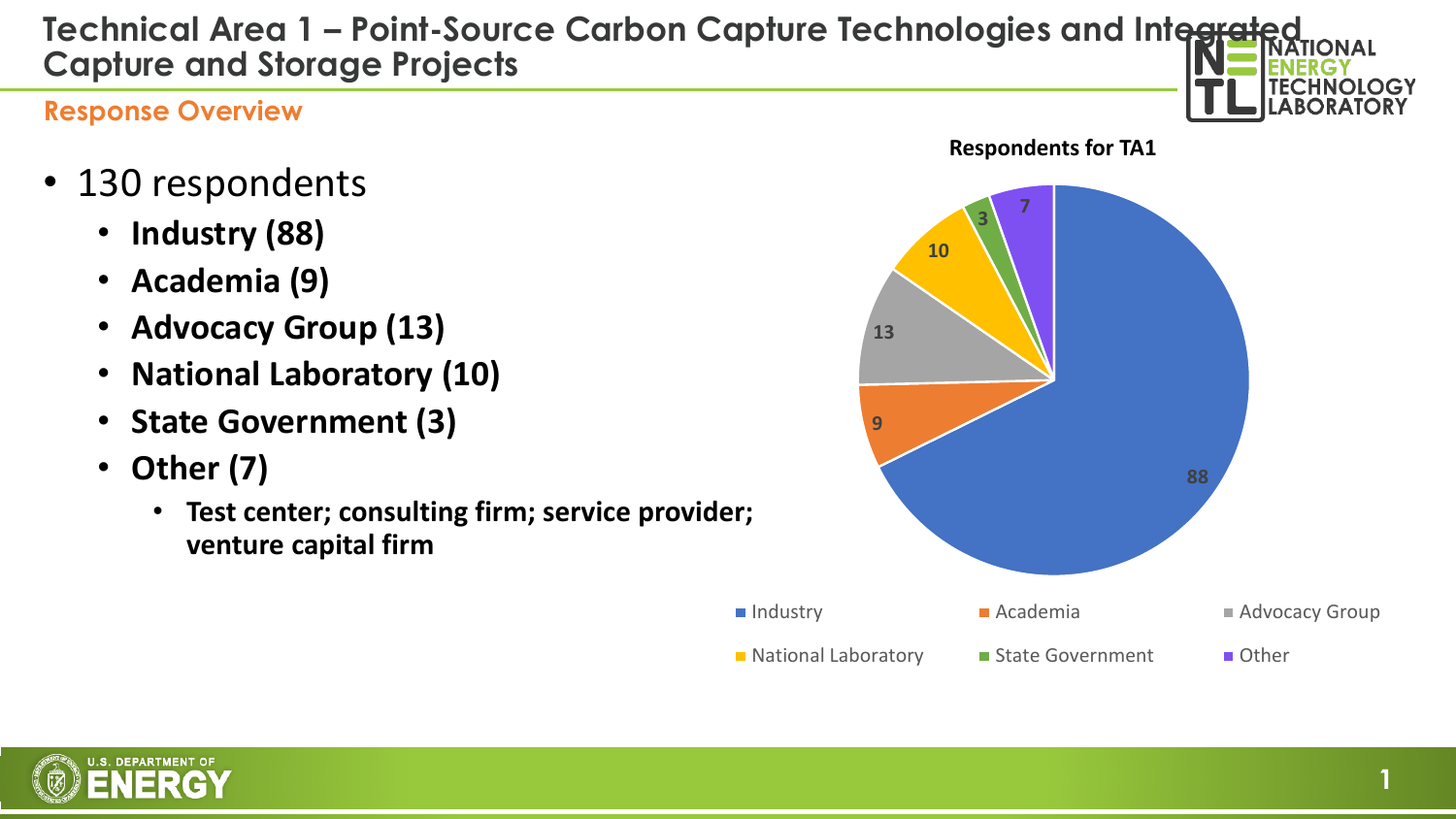# **Technical Area 1 – Point-Source Carbon Capture Technologies and Integrate Capture and Storage Projects- Overall Summary**

#### **Overview of Major Ideas from Technical Area #1 Responses**

- Respondents described a broad range of applications for carbon capture technologies in both power generation and industrial sectors. The maturity levels of the technologies were nearly evenly distributed between lab/bench scale, pilot scale, and demo/commercial scale, with total carbon capture rates ranging from 50,000 tonnes per year up to over 1.5 million tonnes per year.
- The most commonly reported technical and engineering risks were scaling up of technology, integration of technology into existing systems, emissions control, handling variability in process flows, lifetime of capture materials, available equipment space, and eliminating financial risks.
- Host sites can be located in rural and industrial areas, with varying demographics and local interests that are best addressed on a case-by-case basis. Nearby or onsite fuel resources and/or storage options are beneficial to limiting additional emissions and lowering costs.
- Favorable economics remains a consistent challenge, and many proposed projects rely on federal and state policies that encourage investment in capture technologies. 45Q provides a critical benefit for many, but it is still considered inadequate by most.
- Permitting can be a critical limiting step, especially with Class VI well permits from EPA. Well-defined and reliable policy is key to ensuring investor confidence in large-scale projects.

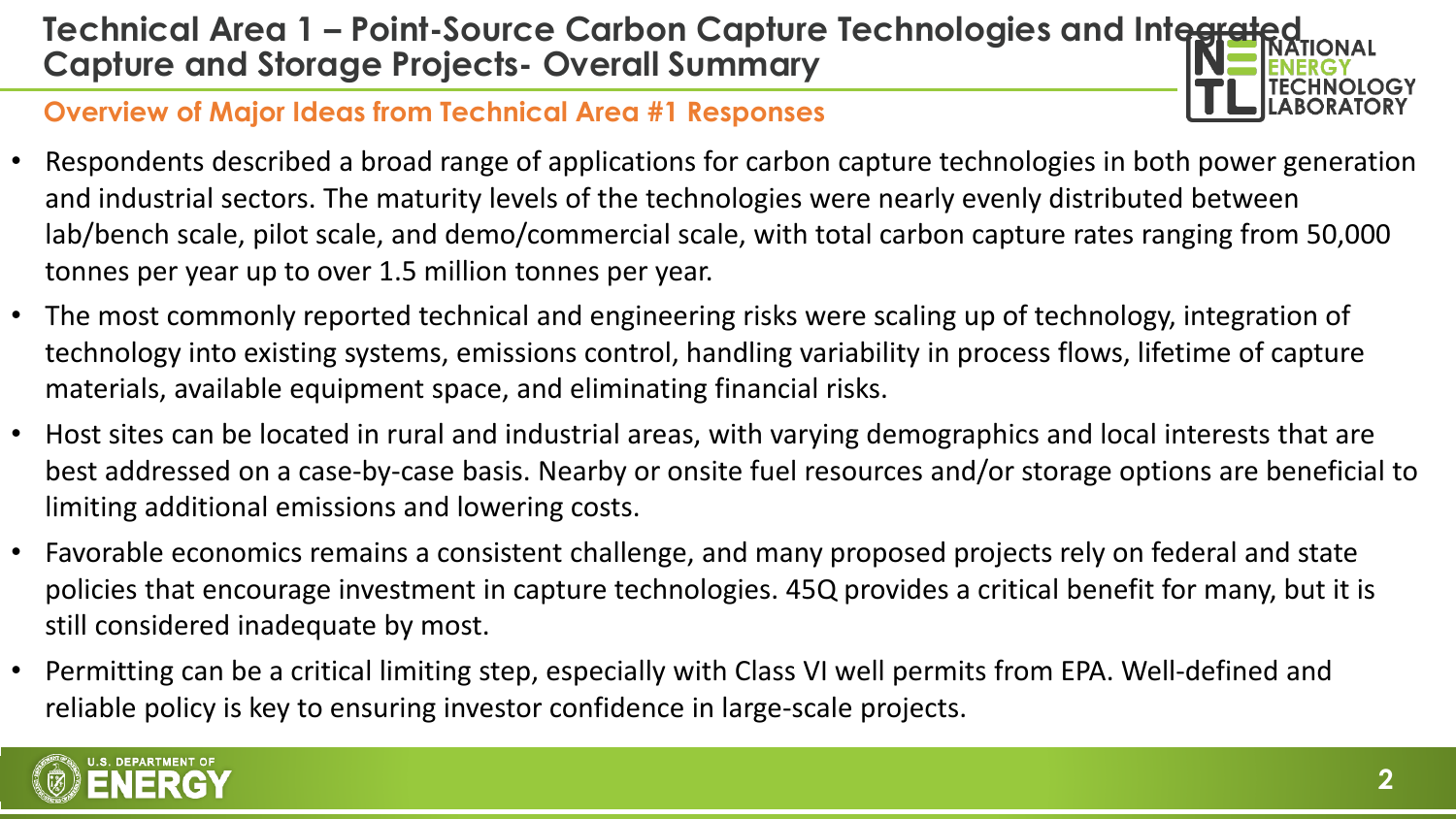### **Technical Area 1 – Point-Source Carbon Capture Technologies and Integrated MATIONAL Capture and Storage Projects- Potential Demonstration Regions**

**Potential Demonstration Host Site Regions**





**HNOLOGY RATORY**